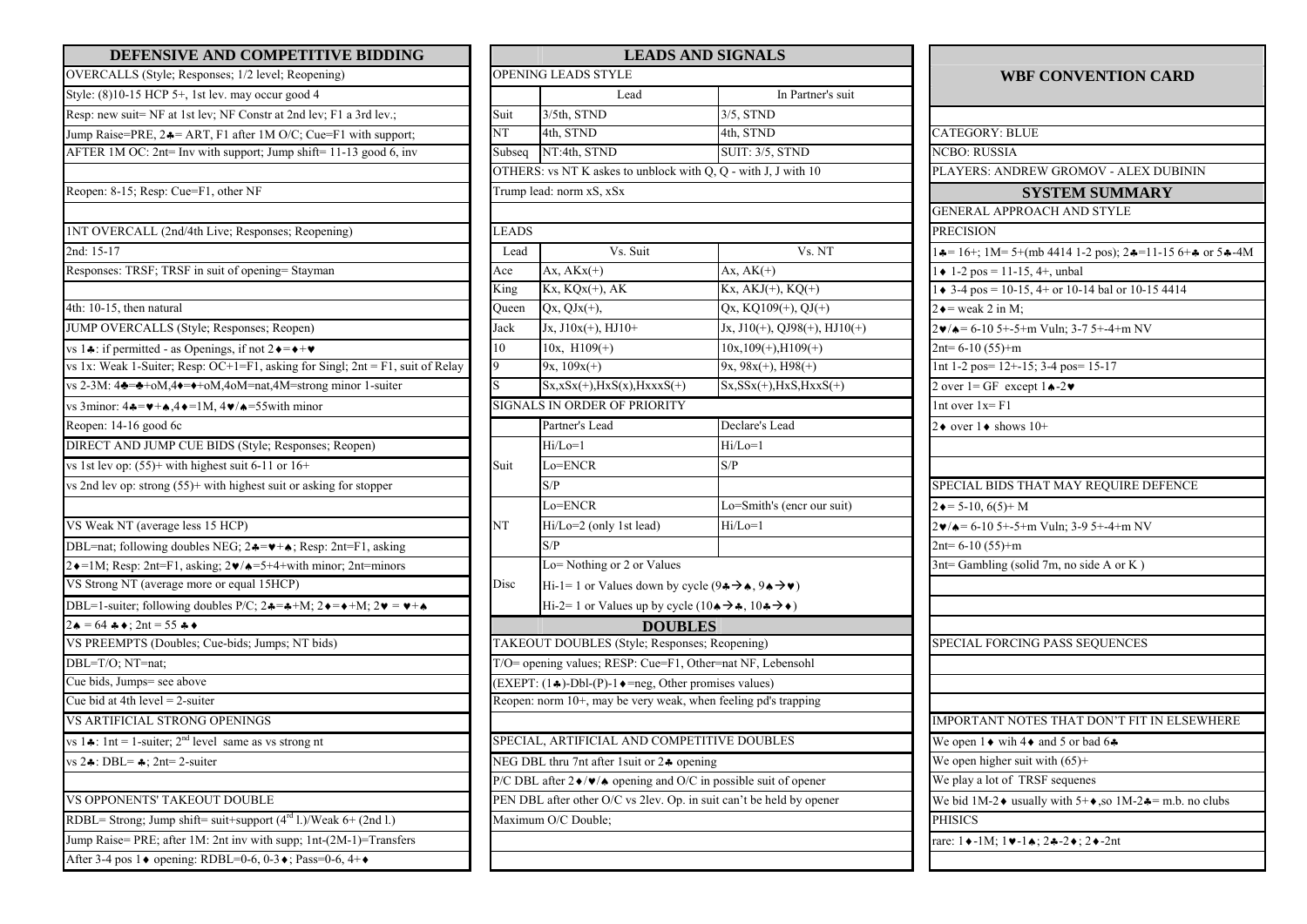| OP.                     | <b>TICK</b><br>IF<br><b>ART</b> | <b>MIN</b><br><b>NO OF</b><br><b>CARDS</b> | <b>NEG</b><br><b>DBL</b><br><b>THRU</b> | <b>DESCRIPTION</b>                       | <b>RESPONSES</b>                                                                                                                                     | <b>PASSED</b><br><b>HAND</b><br><b>SUBSEQUENT AUCTION</b><br><b>BIDDING</b>                                                                                                   |                           |
|-------------------------|---------------------------------|--------------------------------------------|-----------------------------------------|------------------------------------------|------------------------------------------------------------------------------------------------------------------------------------------------------|-------------------------------------------------------------------------------------------------------------------------------------------------------------------------------|---------------------------|
| $1 -$                   | X                               | $\overline{0}$                             | 7nt                                     | $16+$ any (3-4 pos $18+$ if bal)         | $1 \triangleleft = 0$ -7; $1 \triangleright \angle \triangleleft / 2 \triangleleft / \triangleleft = 8 + HCP$ , 5+; 1nt=8+bal                        | $1 \div -1 \div -1 \times 1 = ART$ : 4+ $\vee$ or GF or 19-21bal; 1 $\div -1 \div 1/2$ nt-3 $\div$ =Pupp Stay                                                                 |                           |
|                         |                                 |                                            |                                         |                                          | $2\blacktriangleright$ / $\blacktriangle = 8$ +HCP,6+ $\blacktriangle$ / $\blacktriangleright$ with singl; 3nt=AKQxxx any;                           | 14-1M-1nt-24 = nat or 8-11 5332; 14-1M-1nt-2+ = nat or 12+ 5332                                                                                                               |                           |
|                         |                                 |                                            |                                         |                                          | 2nt=3-suiter with singl $\clubsuit/\spadesuit$ ; 3 $\clubsuit$ = 8-11HCP 5+ $\clubsuit$ 5+ $\spadesuit$                                              | 14-1nt-24 = Relay; 14-2m-(+1)=Relay; 14-2m-2nt=5+ suit of Relay                                                                                                               |                           |
|                         |                                 |                                            |                                         |                                          | $3 \triangleleft = 8 + HCP,41 \blacktriangledown 44; 3 \blacktriangledown = 8 + HCP,1 \triangle 444$                                                 | 14 -2nt -34=Relay; 14 -34 -3+=Relay                                                                                                                                           |                           |
|                         |                                 |                                            |                                         |                                          | $1 \cdot (-1) \cdot 1 \cdot 2 \cdot 2 \cdot 2 \cdot -10 = 0.4$ HCP, P=5-7 HCP                                                                        | After $1 \cdot -1 \cdot 2/3 \cdot \text{from}$ Resp normally shows $4 \cdot 2/3 \cdot -6 + \cdot \text{cm}$                                                                   |                           |
|                         |                                 |                                            |                                         |                                          | $1 \cdot (-2 \cdot / 4) - D = 5 - 7$ HCP, 5+any or 8+ HCP                                                                                            |                                                                                                                                                                               |                           |
|                         |                                 |                                            |                                         |                                          | $1 \cdot (-1nt) - D = 5 + HCP$ ; $1 \cdot (-2nt) - D = 8 + HCP$                                                                                      |                                                                                                                                                                               |                           |
| $\bullet$               |                                 | $\overline{4}$                             | 7nt                                     | 11-15HCP, $4+\bullet$ unbal              | $2 \div 10 + F1$ ; $3 \div 9 - 11$ , $6 +$ ; $3 \div 7$ PRE                                                                                          | $1 \cdot -1 \cdot \sqrt{4} -1$ nt= 4+4; $1 \cdot -1 \cdot \sqrt{4} -2 + 5 \cdot (-1) \cdot -1 \cdot -2 + 543 \cdot 1$ , max;                                                  |                           |
| $1-2p$                  |                                 |                                            |                                         |                                          |                                                                                                                                                      | $1 \cdot -1 \cdot -2 \cdot 543 \cdot 1$ , max; $1 \cdot -1 \cdot -2 \cdot 54 \cdot 7$                                                                                         |                           |
|                         |                                 |                                            |                                         |                                          |                                                                                                                                                      |                                                                                                                                                                               |                           |
| $1\bullet$              | $\mathbf{X}$                    | $\mathbf{1}$                               | 7nt                                     | 10-15HCP, $4+\bullet$ or                 |                                                                                                                                                      | 1 → -1M-3M= max without Singl; 1 → -1M-Jump M'=max with Singl                                                                                                                 | may be weaker             |
| $3-4p$                  |                                 |                                            |                                         | 10-14 bal or 10-15 4414                  |                                                                                                                                                      | $1 \triangleleft$ -1nt=ART, F1(see 4)                                                                                                                                         | with good $\triangleleft$ |
|                         |                                 |                                            |                                         |                                          |                                                                                                                                                      |                                                                                                                                                                               |                           |
| $1 \vee \wedge$         |                                 | 5(4)                                       | 7nt                                     | $11-15$ 5+ or 4414                       | $1nt = F1$ : normal 1nt resp or 3-7 with support or 11-14bal                                                                                         | 1M-1nt-2 $\clubsuit$ =no other nat bid; 1M-1nt-2x-3M=inv with 3c supp                                                                                                         | may be weaker             |
|                         |                                 |                                            |                                         |                                          | $1M-3x=9-116+$                                                                                                                                       | 1M-1nt-2x-3M'=GF with 3c support; 1M-1nt-2x-3nt=GF bal wo supp                                                                                                                | with good suit:           |
|                         |                                 |                                            |                                         |                                          |                                                                                                                                                      | 1M-2M $\rightarrow$ 2-Way Game Try (see 2); 1 $\blacktriangleright$ -1 $\blacktriangle$ -2 $\blacktriangle$ =could be max with 3 $\blacktriangle$                             | may be good 4c;           |
|                         |                                 |                                            |                                         |                                          |                                                                                                                                                      |                                                                                                                                                                               | $2$ $\ast$ =Drury         |
| 1NT                     |                                 |                                            | 7 <sub>nt</sub>                         | $1-2pos = 12+ -15$ may be 4414           | $2\clubsuit$ = NF Stayman; $2\blacklozenge/\blacktriangledown$ /nt = TRSF $\blacktriangledown/\blacklozenge/\blacktriangledown$ ;                    | 1nt-2 $\div$ -2 $\div$ : 2 $\vee$ =(44)+ Majors, sign-off; 2 $\div$ =GF Relay                                                                                                 |                           |
|                         |                                 |                                            |                                         | $3-4$ pos=15-17                          | $2 \triangle = TRSF$ $\triangle$ or inv 3nt;                                                                                                         | $Int-2*-2\nu: 2*-4\nleftrightarrow inv; 2nt=GF$ Relay; $Int-2*-2*-3=-GF$ Relay                                                                                                |                           |
|                         |                                 |                                            |                                         |                                          | $3\clubsuit/\bullet = (54) + \clubsuit\bullet$ , $S \blacktriangleright/\bullet$ / Inv(3-4pos); $3\blacktriangleright/\bullet = GF \clubsuit\bullet$ | $1nt-2$ $\star$ /nt-x-3x=Singl; 1nt-2 $\star$ / $\bullet$ -x-Jump Shift= Singl                                                                                                |                           |
|                         |                                 |                                            |                                         |                                          | Lebensohl vs 2lev O/C (see 2)                                                                                                                        | $1nt-2$ $\div$ -2 $\div$ -3M= no stopper M, looking for 4-3 fit                                                                                                               |                           |
|                         |                                 |                                            |                                         |                                          | 1nt-(DBL): Transfers; Pass=Forcing to RDBL                                                                                                           |                                                                                                                                                                               |                           |
| $2\bullet$              | $\mathbf{X}$                    | 5                                          | 7nt                                     | 11-15HCP $6 +$ or $5 +$ 4-4M             | $2 \triangleleft = ART$ , F1; Jump shift=6+ GF                                                                                                       | $2\clubsuit - 2\blacktriangleright : 2\blacktriangleright / \clubsuit = 4\blacktriangleright / \spadesuit : 2\text{nt}/3\clubsuit = \text{max/min}$ with 6 $\clubsuit$        |                           |
|                         |                                 |                                            |                                         |                                          | 2nt=ART; 1) bad raise; 2) 9-11 6+ $\bullet$ ; 3) 55 $\bullet \bullet$ inv+                                                                           | $2\clubsuit$ -2nt-3 $\clubsuit$ -3 $\bullet$ =9-11 6+ $\bullet$ ; 2 $\clubsuit$ -2nt-3 $\clubsuit$ -3 $\blacktriangleright$ / $\spadesuit$ =inv/GF 55 $\blacktriangleright$ A |                           |
|                         |                                 |                                            |                                         |                                          |                                                                                                                                                      |                                                                                                                                                                               |                           |
| $2\bullet$              | $\boldsymbol{\mathrm{X}}$       | $\mathbf{0}$                               | $2 \triangleleft$                       | 5-10 $6(5)$ + Major                      | $2\blacktriangledown = P/C$ ; $2\blacktriangle = Art GF$ ; $2nt = Art F1$ (see 3)                                                                    |                                                                                                                                                                               |                           |
|                         |                                 |                                            |                                         |                                          | $3\clubsuit/\bullet = 5+\psi/\spadesuit$ , GF; $3\psi/\spadesuit = P/C$                                                                              |                                                                                                                                                                               |                           |
|                         |                                 |                                            |                                         |                                          | 4 $\triangle$ =asks to TRSF M; 4 $\triangle$ =have own M; 4 $\triangledown$ / $\triangle$ =P/C                                                       |                                                                                                                                                                               |                           |
| $2 \cdot 4$             | $\mathbf{X}$                    | 5                                          | $3 + 4$                                 | Vuln: $6-10HCP(55)+$ with m              | $2 \triangle$ =nat, NF; 3m=nat, NF; 4m=P/C; 5m=nat                                                                                                   |                                                                                                                                                                               |                           |
|                         |                                 |                                            |                                         | NV: 3-7HCP 5+M-4+m                       | 2nt=Asking, F1                                                                                                                                       |                                                                                                                                                                               |                           |
|                         |                                 |                                            |                                         |                                          | $3M=inv$ ; 3 other $M = GF$                                                                                                                          |                                                                                                                                                                               |                           |
| 2nt                     | $\mathbf{X}$                    |                                            |                                         | $6-10$ 55+ minors                        | $4\clubsuit/\bullet=$ inv                                                                                                                            |                                                                                                                                                                               |                           |
|                         |                                 |                                            |                                         |                                          | $3\blacktriangledown/\blacktriangle = G$ F with $\blacktriangle/\blacklozenge$ support                                                               |                                                                                                                                                                               |                           |
| $3 + 4$                 |                                 | 6                                          |                                         | Vuln 1-2 pos= Classic                    |                                                                                                                                                      |                                                                                                                                                                               |                           |
|                         |                                 |                                            |                                         | NV 1-2 pos=Destr                         |                                                                                                                                                      |                                                                                                                                                                               |                           |
|                         |                                 |                                            |                                         | 3 pos=Random                             |                                                                                                                                                      |                                                                                                                                                                               |                           |
| 3M                      |                                 | 6(5)                                       |                                         | Vuln 1-2 pos= Classic                    |                                                                                                                                                      |                                                                                                                                                                               |                           |
|                         |                                 |                                            |                                         | NV 1-2 pos=Destr                         |                                                                                                                                                      |                                                                                                                                                                               |                           |
|                         |                                 |                                            |                                         | 3 pos=Random                             |                                                                                                                                                      |                                                                                                                                                                               |                           |
| $4\clubsuit/\spadesuit$ | X                               | $\mathbf{0}$                               |                                         | Good PRE in $\sqrt{\bullet}$ : 12-15 HCP | $4 \cdot / \bullet =$ Asking for empty suit                                                                                                          | <b>HIGH LEVEL BIDDING</b>                                                                                                                                                     |                           |
|                         |                                 |                                            |                                         | 7c suit without K or Q,                  |                                                                                                                                                      | $CUE = 1st$ or 2nd round; 3nt when M agreed or 4 agreed minor $= Trump$ cue                                                                                                   |                           |
|                         |                                 |                                            |                                         | No more then 1 suit with 2 los.          |                                                                                                                                                      | RKCB=1430, then asking for K: 0 or 3, lowest or 2 other, middle or 2 other, high or 2 oth                                                                                     |                           |
| 3nt                     | $\mathbf{X}$                    |                                            |                                         | 1-2:Solid minor, no side stopp           | $4\clubsuit = P/C$ ; $4\spadesuit =$ Asking for side singl                                                                                           | Relays followed by agreeing RKCB;                                                                                                                                             |                           |
|                         |                                 |                                            |                                         | 3-4:Solid minor and A or K               |                                                                                                                                                      | 5nt=GSF: 6 agreed suit = negative; $6\bullet$ = A or K, min length, $6\bullet$ = A or K with extra spot                                                                       |                           |
|                         |                                 |                                            |                                         |                                          |                                                                                                                                                      |                                                                                                                                                                               |                           |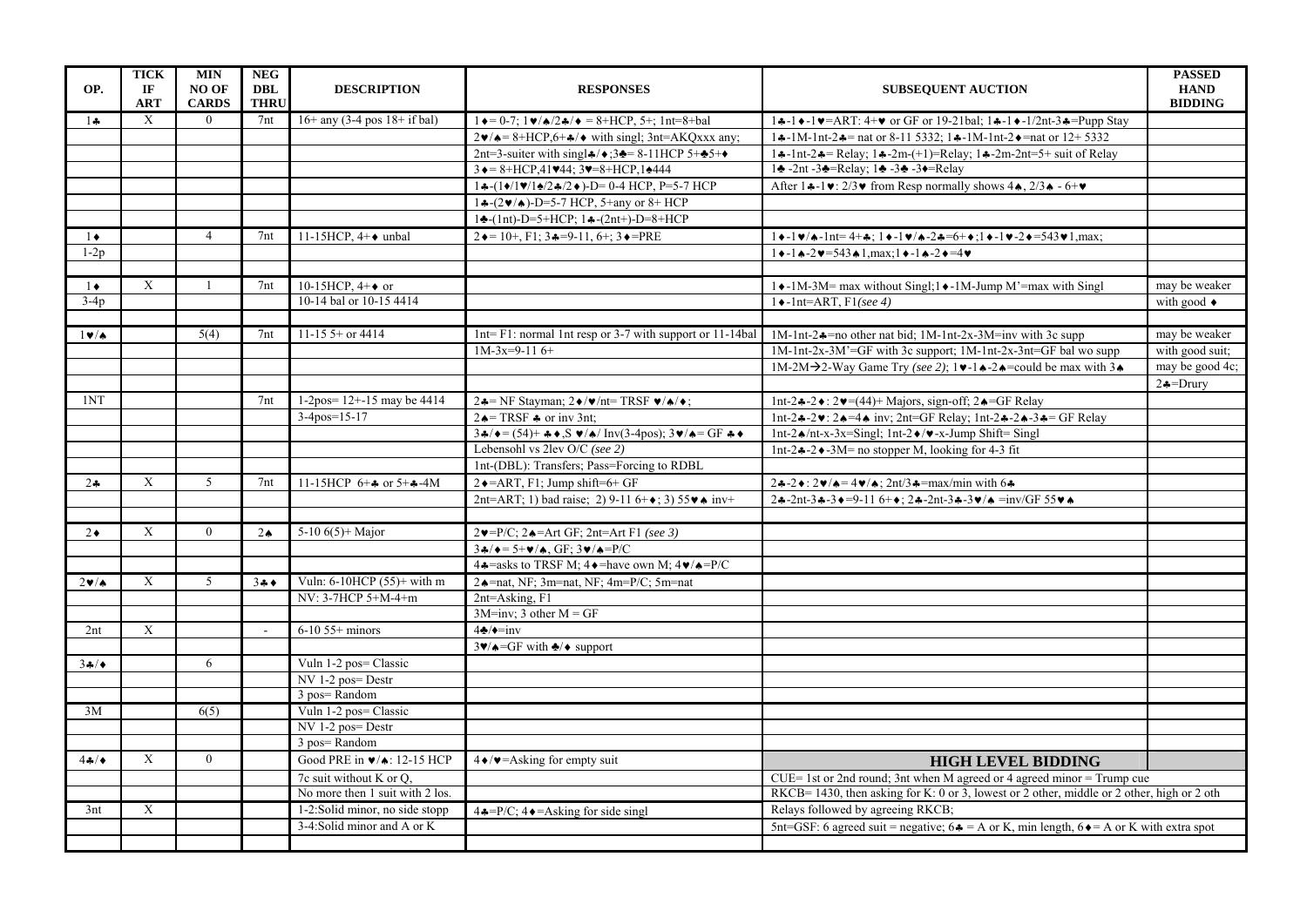#### **SUPPLEMENTARY SHEET ANDREW GROMOV - ALEX DUBININ (RUSSIA)**

### *Note 1:*

### **Lebensohl:**

We play it in following positions: 1nt-(2x(nat)); (2x)-DBL-(Pass); (2x)-Pass-(Pass)-DBL-(Pass) 2nt= sign-off in any suit or GF with 4M, asking to bid  $3\clubsuit$ 

 after 3♣: 3x=sign-off or inv (if higher then opponents suit), cue=GF without stopper, 3nt=GF with stopper

3m= nat, shows values 3M= nat GF exept  $(2\bullet)$ -DBL-(Pass)-3 $\bullet$ = inv Cue= GF without stopper and 4M 3nt= GF with stopper without 4M

# *Note 2:*

#### **2-Way Game Try:**

After 1M-2M bidding we play 1st step shows Singl somewhere, Puppet to next step, then Singl is shown by steps.

Other bids= asking for support, 2nt after 1♥-2♥= asking for ♠ supp.

### *Note 3:*

## **2-Way Relay after Multy 2**♦**:**

| $= 11.47$ and $= 1.1444$ |                                                                                                                                                                                                                                                                                                                                                                                |
|--------------------------|--------------------------------------------------------------------------------------------------------------------------------------------------------------------------------------------------------------------------------------------------------------------------------------------------------------------------------------------------------------------------------|
|                          | 2.4= GF, asking for Singl $\rightarrow$ 2nt=Singl $\ast$ or $\ast$ ; 3.4=Relay $\rightarrow$ 3.4= $\ast + \ast$ S; 3.4= $\ast + \ast$ S; 3.11= $\ast + \ast$ S.                                                                                                                                                                                                                |
|                          | $3 \cdot \frac{1}{2}$ =Singl in other M; $3 \cdot \frac{1}{2}$ =Relay $\rightarrow$ 3 $\cdot \frac{1}{2}$ = $\cdot \frac{1}{2}$ $\cdot \frac{1}{2}$ $\cdot \frac{1}{2}$ $\cdot \frac{1}{2}$ $\cdot \frac{1}{2}$ $\cdot \frac{1}{2}$ $\cdot \frac{1}{2}$ $\cdot \frac{1}{2}$ $\cdot \frac{1}{2}$ $\cdot \frac{1}{2}$ $\cdot \frac{1}{2}$ $\cdot \frac{1}{2}$ $\cdot \frac{1}{2$ |
|                          | $3\blacklozenge/\blacktriangledown=\blacktriangledown/\blacktriangle$ , no S                                                                                                                                                                                                                                                                                                   |
| $2nt=Inv+}\rightarrow$   | $3 \cdot \frac{1}{2}$ = bad suit $\rightarrow 3 \cdot \frac{1}{2}$ = Relay, GF; $3 \cdot \frac{1}{2}$ = pass or correct or raise.                                                                                                                                                                                                                                              |
|                          | $2 \triangleleft -2nt - 3 \triangleleft -3 \triangleleft -3 \triangleleft / \triangleleft = \triangle / \triangleleft$                                                                                                                                                                                                                                                         |
|                          | $2\cdot -2nt-3\cdot -3\cdot -3nt/4\cdot =\cdot ; 2\cdot -2nt-3\cdot -3\cdot -4\cdot =\cdot$                                                                                                                                                                                                                                                                                    |
|                          | $2 \triangleleft -2nt - 3 \triangleleft -3 \triangleleft -3nt/4 \triangleleft = \triangledown$                                                                                                                                                                                                                                                                                 |
|                          | $3\blacklozenge/\blacktriangledown$ =Good $\blacktriangledown/\blacktriangle$ , min $\rightarrow$ 3 $\blacktriangledown/\blacktriangle$ =Inv                                                                                                                                                                                                                                   |
|                          | $3 \triangle \text{nt}$ =Good $\blacktriangledown$ $\triangle$ , max                                                                                                                                                                                                                                                                                                           |
|                          | Resp+2=Slam try norm with Singl trumps.                                                                                                                                                                                                                                                                                                                                        |

*Note 4:*

## **1**♦**-1nt**

Includes following options:

- 1. Normal 1nt
- 2. Inv, bal without stopper in one M or with ♣
- 3. GF, normally without good suits or with  $\bullet$  supp

Responses:  $2\clubsuit=3+$  if exactly  $5\spadesuit$  or  $4+$ 

 $2 \bullet = 0.2 \bullet$  or  $6 + \bullet$ 

After that: 2♦,2nt,3♣,3♦=1-2

$$
2 \blacktriangleright = 3
$$
, then relays

 $2\triangle = 3$  then nat

#### *Note 5:*

1♣ -1♦-1♥ = ART 1)  $4+$ ♥ (m.b.any long suit) 2) 19-21 BAL 3) ANY GF  $1 \cdot -1 \cdot -1 \cdot = 0.4$  HCP  $1nt = 5-7$  bal 2♣/♦ = 5-7, 5+♣/♦  $2\Psi = 5 - 7, 5 + \triangle$  $2\spadesuit$  = 5-7, 5+ $\blacktriangledown$  or bal 4 $\blacktriangledown$ , no 4 $\spadesuit$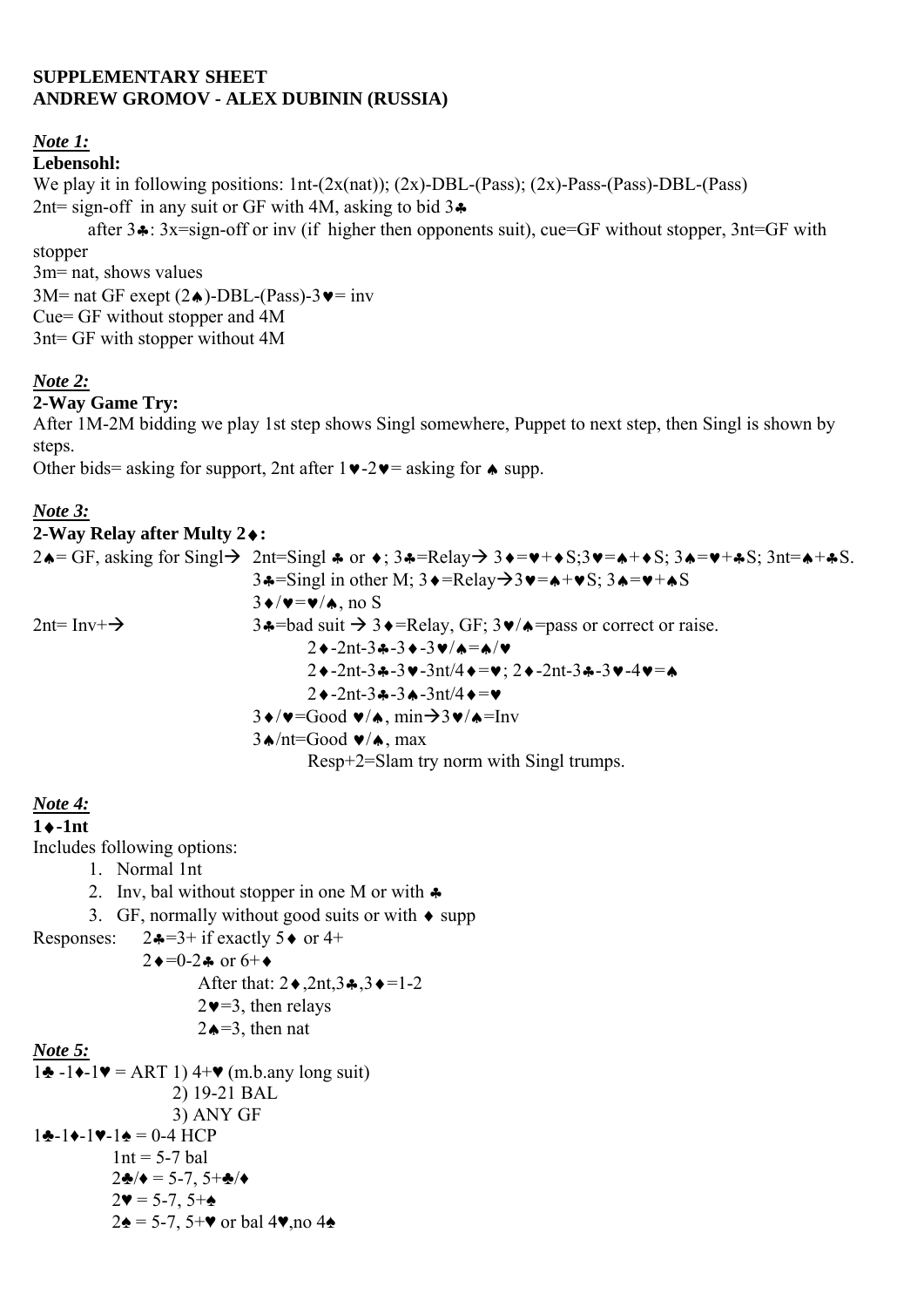2nt =  $5-7.5 + 44$  or  $44$  $3\clubsuit/\bullet = 5-7, 5+\clubsuit/\bullet + 4\blacktriangledown$  $3\blacktriangledown = 5-7, 6\blacktriangledown 322$  $3\spadesuit/4\clubsuit/\spadesuit = 5-7, 6\spadesuit$ , spl *Note 6:*  $1\bigstar - 2\blacktriangledown/\blacktriangle = 8 + \text{HCP}, 6 + \blacktriangle/\blacktriangle$ 1♣-2♥-2♠ = relay  $2nt = 5+\bullet$  $3\clubsuit = 5+\blacktriangledown$  $3\blacklozenge = 5 + \blacklozenge$ 1♣-2♠-2nt = relay 3♣ = 5+♥  $3\bullet = 5 + \bullet$  $3 \blacktriangledown = 5 + \clubsuit$ *Note 7:*  $1\bigtriangleup$ -2nt = 8+HCP, 4441 $\bigtriangleup$  or 441 $\bigtriangleup$ 4 1♣-2nt-3♣ = relay  $3\bullet = \text{short} \bullet$  $3\blacktriangledown = \text{short} \blacktriangle$ *Note 8:*  $1\clubsuit - 3\clubsuit = 8-11$  HCP,  $5+5+\clubsuit \spadesuit$ 1♣-3♣-3♦= relay  $3\blacktriangledown = \text{short } \blacktriangledown$  $3\spadesuit$  = short  $\spadesuit$  $3nt = 66$  $4\clubsuit = 6\clubsuit 5\spadesuit 11$  $4\bullet = 6\bullet 5\bullet 11$  $4\mathbf{v} = 6520\mathbf{v}$  $4\spadesuit = 6520\spadesuit$ *Note 9:*  $1\clubsuit -3\spadesuit/\blacktriangledown = 4441$  short  $\blacktriangledown/\blacktriangle$ *Note 10:*   $1 \bigarrow -1 \cup -1$ nt = 4+ $\bigarrow$  $2\clubsuit = 6 + \spadesuit$  $2\bullet = 543\cdot 1$ , max  $2\Psi = 4\Psi$ , min  $2\spadesuit$  = 4 $\blacktriangledown$ , max with shortness  $1 \bigarrow -1 \bigarrow -1$ nt = 4+ $\bigarrow$  $2\clubsuit = 6+\diamond$  $2\bullet = 5 + \bullet 4\bullet$  $2\Psi = 543*1, \text{max}$  $2\spadesuit = 4\spadesuit$ , min  $3\Psi = 4\triangle$ , max with shortness *Note 11:*  $1$ .  $nt-2nt = 6 + 95 + 10$  $3\clubsuit = P/C$  $3\blacklozenge =$  Relay GF (3 $\blacktriangledown = \clubsuit$ , 3 $\blacktriangle = \blacklozenge$ ) 1♠-1nt-2nt = 6+♠5+any  $3\clubsuit = P/C$  $3\blacklozenge =$  Relay GF (3 $\blacktriangledown = \clubsuit$ , 3 $\blacktriangle = \blacklozenge$ , 3nt+ =  $\blacktriangledown$ ) *Note 12:*  $1nt - 3$ ♣ = (54)+ ♣◆,short ♥  $3\bullet = (54) + \clubsuit\bullet$ , short  $\spadesuit$  $3\Psi = GF$ ,  $6+\clubsuit$ , no shortness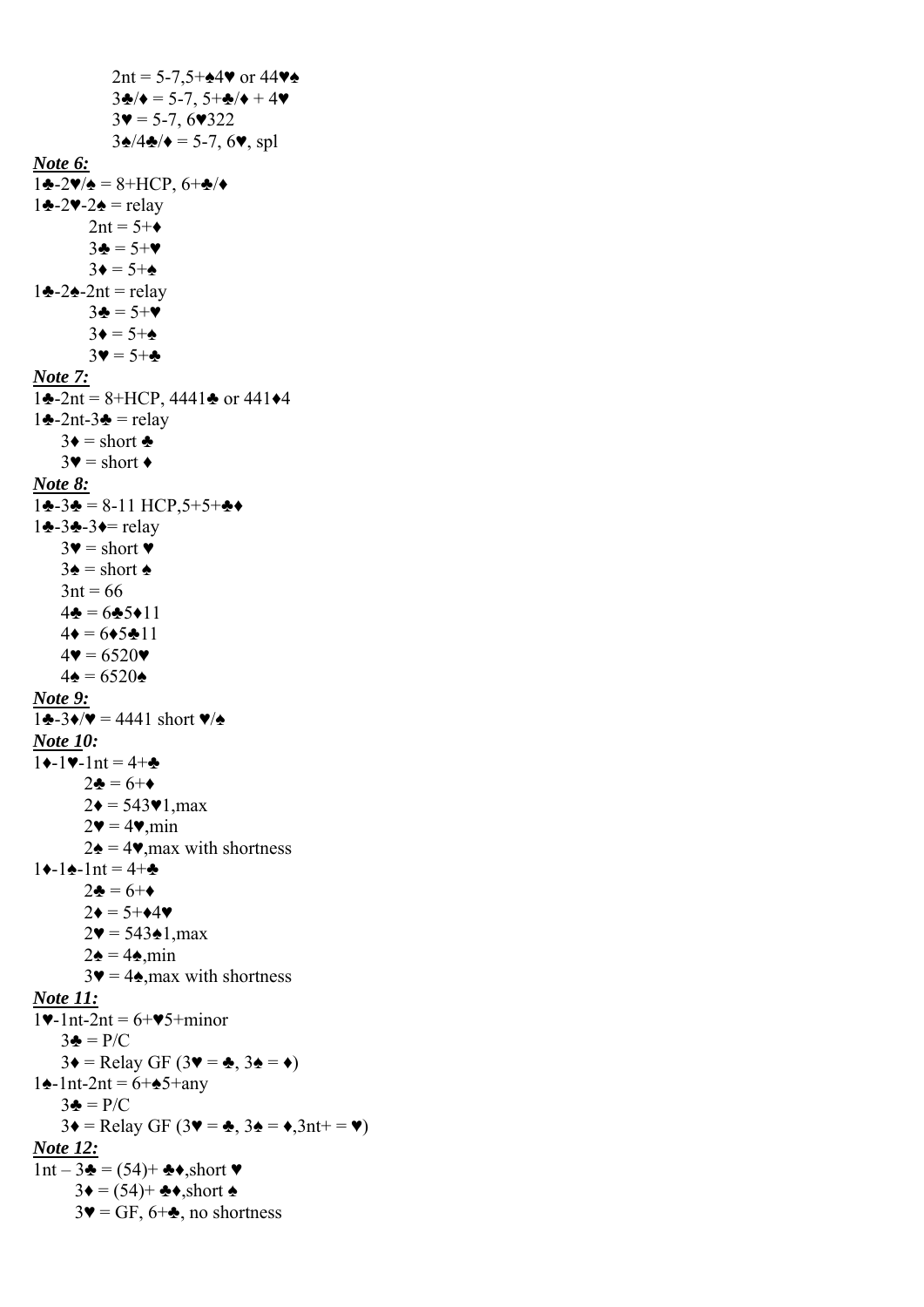$3\spadesuit$  = GF, 6+ $\spadesuit$ , no shortness  $Pass - Int - 3\clubsuit/\bullet = INV$ , 6 $\clubsuit/\bullet$  $3\Psi = (54) + \clubsuit\bullet$ , short  $\Psi$  $3\spadesuit$  = (54)+  $\clubsuit\spadesuit$ , short  $\spadesuit$ *Note 13:*  $2\Psi/\Phi$  - 2nt (Relay, 0+ HCP)  $3\clubsuit/\bullet$  -  $3\blacktriangledown/\bullet$  = GF, supp  $\blacktriangledown/\bullet$ 3 $\triangle$ /♥ = GF, supp  $\triangle$ /◆  $4\clubsuit/\bullet = INV$ 3♦ (after 3 $\triangleleft$ ) = GF,  $\triangleleft$ 4 $\triangle$  (after 3 $\triangleleft$ ) = GF,  $\triangleleft$ 2♥/♠ - 2♠ (after 2♥) = NF  $3\clubsuit/\bullet$  = nat, NF  $3\Psi/\mathbf{a} = INV$  $3\spadesuit/\blacktriangledown$  = GF,  $\spadesuit/\blacktriangledown$ *Note 14:*  $1\bigstar$ -(dbl)-pass = 0-4 HCP  $1\bullet = 5 - 7$  HCP 1♣-(dbl♣)-pass = 0-7 HCP,  $4+$  $1\blacklozenge = 0$ -7 HCP, no 4 $\blacklozenge$  $1 \cdot (-1) \cdot \sqrt{\frac{4}{2}} \cdot 2 \cdot (-1) - \frac{1}{2} \cdot 1 = 0 - 4$  HCP  $Pass = 5-7 HCP$  or penalty  $1\bigoplus - (1nt)$ - pass = 0-4 HCP  $Dbl = 5 + HCP$  $1\bigtriangleup$ -(2 $\blacktriangledown/\triangle$ )-dbl = 5-7 HCP,5+any OR 8+ HCP,bal without stopper  $1\clubsuit$ -(2nt +)-dbl = 8+ HCP *Note 15:*  $1 \triangleleft - (1 \triangledown) - \text{db} = 4 + \triangleleft$ 1 $\triangle$  = no 4card in  $\triangle$  $1nt = TRF$   $\triangleq$  $2\clubsuit$  = TRF  $\triangleleft$  $2\blacklozenge = \text{TRF}\blacktriangleright, \text{GF, promise at least } \frac{1}{2} \text{ stopper}\blacktriangleright$  $2\blacktriangledown = \text{supp } \blacklozenge, \text{ inv } +$  $2\spadesuit$  = 4-7 HCP, 6+ $\spadesuit$  $2nt = nat$  $3\clubsuit = GF$ , solid  $\clubsuit$  $3\bullet$  = preemptive  $3\blacktriangledown$  = splinter  $1\blacklozenge$ -(1 $\blacklozenge$ )-1nt = TRF  $\blacklozenge$  $2\clubsuit = TRF \bullet$  $2\bullet = \text{TRF } \bullet$  $2\Psi = TRF \triangle$ , GF, promise at least ½ stopper  $\triangle$  $2\spadesuit$  = supp  $\bullet$ , inv +  $2nt = nat$  $3\clubsuit = GF$ , solid  $\clubsuit$  $3\bullet$  = preemptive  $3\Psi = GF$ , solid  $\Psi$  $3\spadesuit$  = splinter  $1\blacklozenge-(2\clubsuit)$ -2 $\blacklozenge/\blacktriangledown/\blacktriangle/nt$  = nat, NF  $3\clubsuit$  = supp  $\bullet$ , inv +  $3\bullet$  = preemptive  $3\Psi/\phi = GF$ , good suit  $1 \leftarrow (2 \blacktriangledown) - 2 \triangleleft = \text{nat}, \text{NF}$ 2nt = TRF  $\triangle$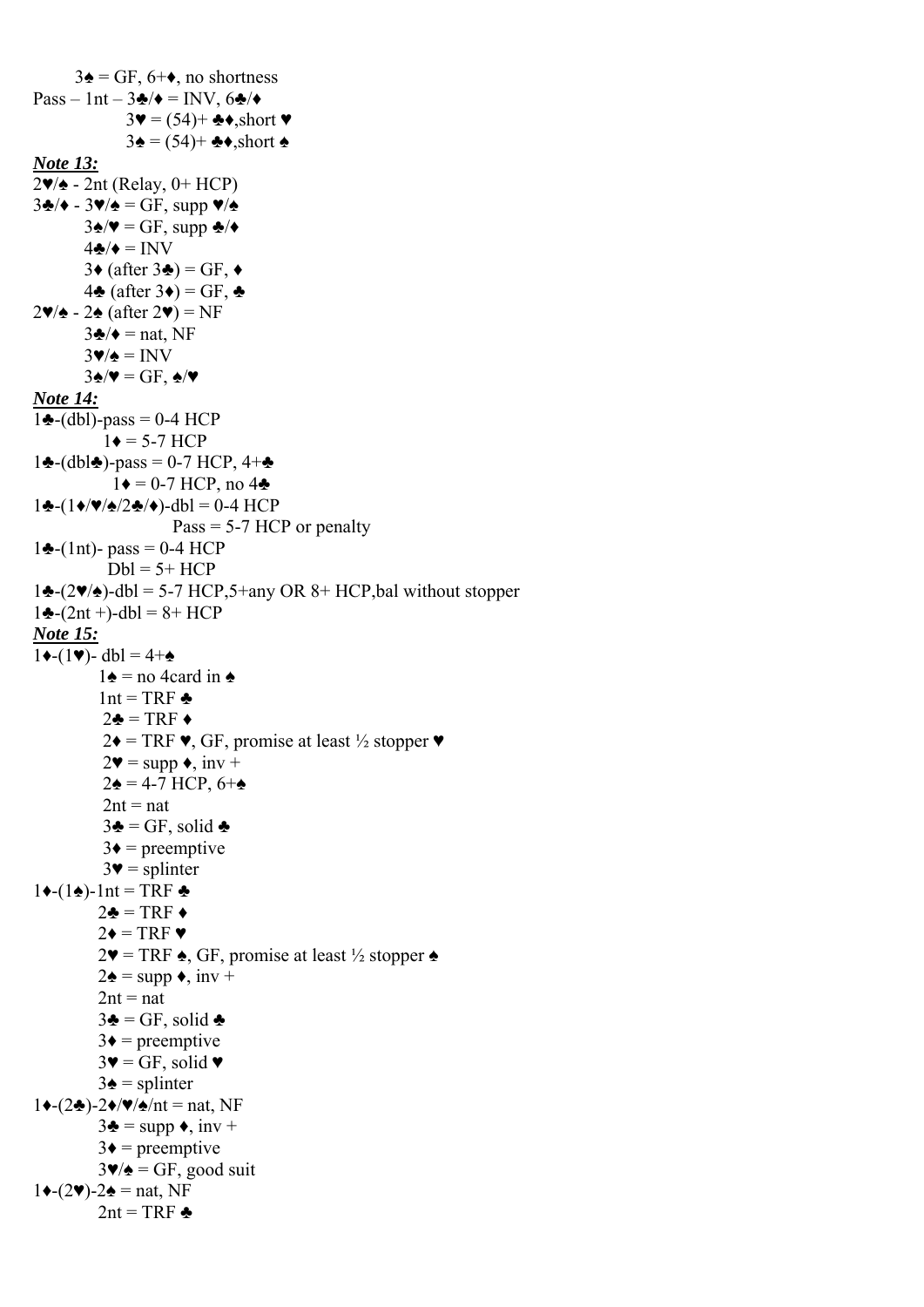$3\clubsuit = TRF \bullet$  $3\blacklozenge = \text{TRF}\blacktriangleright, \text{GF, promise at least } \frac{1}{2} \text{ stopper}\blacktriangleright$  $3\blacktriangledown = \text{supp }\blacklozenge, GF$  $3\spadesuit$  = GF, good suit  $1 \leftarrow (2 \triangle 2) - 2$ nt = TRF  $\triangle 2$  $3\clubsuit = TRF \bullet$  $3\bullet = \text{TRF} \bullet$  $3\blacktriangledown$  = TRF  $\blacktriangle$ , GF, promise at least  $\frac{1}{2}$  stopper  $\blacktriangle$  $3\spadesuit$  = supp  $\bullet$ , GF  $1$  $\blacktriangleright$ -1nt = TRF  $\triangleleft$ 2♣ = TRF  $\triangle$  $2\bullet = TRF \bullet$  $2\Psi = TRF \triangle$ , GF, promise at least  $\frac{1}{2}$  stopper  $\triangle$  $2\spadesuit$  = supp  $\blacktriangledown$ , inv +  $2nt = inv, 4$  $3\clubsuit = GF$ , solid  $\clubsuit$  $3\blacklozenge = \text{GF}, \text{ solid } \blacklozenge$  $3\blacktriangledown$  = preemptive  $3\spadesuit$  = splinter  $1\blacktriangledown-(2\clubsuit)$ -2 $\blacktriangledown/\blacktriangledown/2$ nt = nat, NF  $3\clubsuit = \text{supp }\blacktriangledown, \text{inv }+$  $3\bullet = GF$ , good suit  $3\blacktriangledown$  = preemptive  $3\spadesuit$  = GF, good suit  $1\blacktriangledown-(2\blacklozenge)-2\blacktriangledown/\blacktriangle = \text{nat}, \text{NF}$ 2nt = TRF  $\triangle$  $3\clubsuit$  = TRF  $\bullet$ , GF, promise at least  $\frac{1}{2}$  stopper  $\bullet$  $3\blacklozenge = \text{supp}\blacktriangledown, \text{inv} +$  $3\blacktriangledown$  = preemptive  $3\spadesuit$  = GF, good suit 1♥- $(2\spadesuit)$ -2nt = TRF  $\clubsuit$  $3\clubsuit = TRF \bullet$  $3\bullet = \text{TRF} \bullet$  $3\blacktriangledown = TRF \triangleleft GF$ , promise at least  $\frac{1}{2}$  stopper  $3\spadesuit$  = supp $\blacktriangledown$ , GF  $1\blacktriangle$ -(2♣)-2♦/♥/ $\blacktriangle$ /2nt = nat, NF  $3\clubsuit$  =supp  $\spadesuit$ , inv +  $3\bullet = GF$ , good suit  $3\blacktriangledown$  = GF, good suit  $3\spadesuit$  = preemptive  $1\spadesuit$ -(2♦)-2♥/ $\spadesuit$  = nat, NF 2nt = TRF  $\triangle$  $3\clubsuit$  = TRF  $\bullet$ , GF, promise at least  $\frac{1}{2}$  stopper  $\bullet$  $3\blacklozenge = \text{supp}\blacklozenge, \text{ inv} +$  $3\blacktriangledown$  = GF, good suit  $3\spadesuit$  = preemptive  $1\bigstar$ -(2♥)-2nt = TRF  $\bigstar$  $3\clubsuit = TRF \bullet$  $3\blacklozenge = \text{TRF}\blacktriangleright, \text{GF, promise at least } \frac{1}{2} \text{ stopper}\blacktriangleright$  $3\blacktriangledown = \text{supp}\spadesuit$ , inv +  $3\spadesuit$  = preemptive 2♣- $(2\blacklozenge)$ -2♥/ $\blacktriangle$  = nat, NF 2nt = TRF  $\triangle$  $3\clubsuit$  = TRF  $\bullet$ , GF, promise at least  $\frac{1}{2}$  stopper  $\bullet$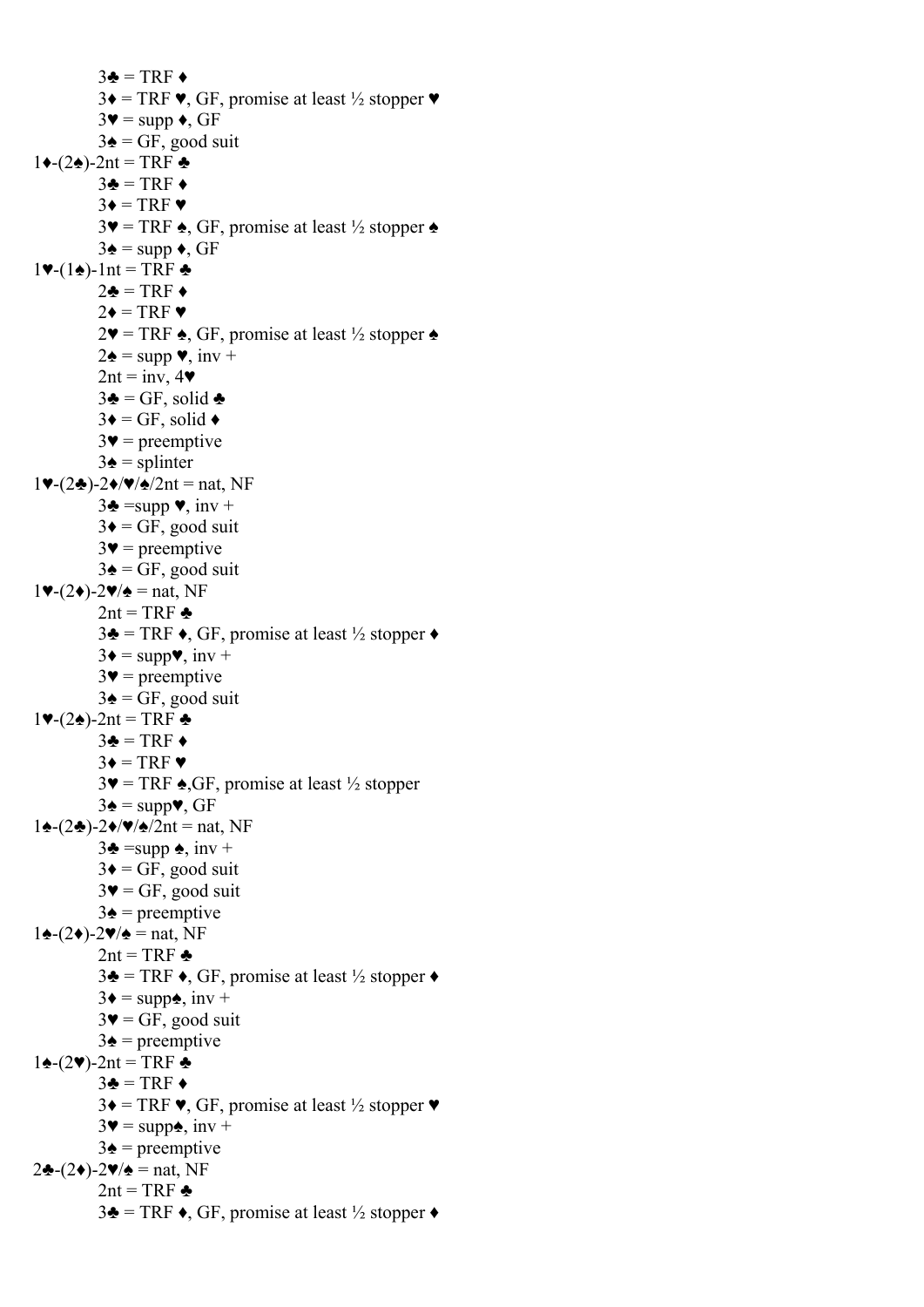$3\blacklozenge = \text{supp} \clubsuit$ , inv +  $3\Psi/\mathbf{A} = \text{GF}, \text{good suit}$ 2♣- $(2\Psi)$ -2♠ = nat, NF 2nt = TRF  $\triangle$  $3\clubsuit = TRF \bullet$ 3♦ = TRF  $\Psi$ , GF, promise at least ½ stopper  $\Psi$  $3\blacktriangledown = \text{supp} \clubsuit$ , inv +  $3\spadesuit$  = GF, good suit 2♣ $-(2)$ -2nt = TRF ♣  $3\clubsuit = TRF \bullet$  $3\bullet = \text{TRF} \bullet$  $3\blacktriangledown$  = TRF  $\blacktriangle$ , GF, promise at least ½ stopper  $\blacktriangle$  $3\spadesuit$  = supp $\clubsuit$ , inv +  $2 \cdot (-2 \cdot)$ -dbl = P/C, relay  $2\spadesuit$  = nat 2nt = TRF  $\triangle$  $3\clubsuit = TRF \bullet$  $3\bullet = \text{TRF } \blacktriangleright$ , GF, promise at least  $\frac{1}{2}$  stopper  $\blacktriangleright$  $3\blacktriangledown$  = supp  $\blacktriangle$ , GF  $4\clubsuit/\blacklozenge = \clubsuit/\blacklozenge + \text{supp } \spadesuit$  $2\blacklozenge-(2\blacklozenge)$ -dbl = P/C, relay 2nt = TRF  $\triangle$  $3\clubsuit = TRF \bullet$  $3\bullet = \text{TRF}$  $3\Psi = TRF \triangle$ , GF, promise at least ½ stopper  $\triangle$  $3\spadesuit$  = supp  $\blacktriangledown$ , GF  $4\clubsuit/\blacklozenge = \clubsuit/\blacklozenge + \text{supp }\blacktriangledown$  $2\blacklozenge-(3\clubsuit/\blacklozenge)$ -dbl = penalty  $3\blacktriangledown/\blacktriangle = P/C$  $2\blacklozenge-(3\blacktriangledown/\blacktriangle)$ -dbl = penalty  $2\blacktriangleright (2\spadesuit)$ - dbl = penalty  $2nt =$ relay  $3\clubsuit/\bullet$  = nat, NF  $3\blacktriangledown = \text{inv}$  $3\spadesuit$  = supp  $\blacktriangledown$ , GF  $4\clubsuit/\bullet = P/C$  $5\clubsuit/\bullet$  = nat  $2\Psi/\triangle(-3\clubsuit/\blacklozenge)$ -dbl = penalty  $3\Psi/\Phi = \text{inv}$  $4\clubsuit/\bullet = P/C$  $5\clubsuit/\bullet$  = nat  $2\triangle(-3\Psi)$ -dbl = penalty  $3\spadesuit = inv$  $4\clubsuit/\spadesuit = P/C$  $5\clubsuit/\bullet$  = nat *Note 16:*  $1 \triangleleft - (1nt) - 2 \triangleleft = \mathbf{V} + \mathbf{A}$  $2\bullet = \bullet$  or  $\bullet$  $2\mathbf{v} = \mathbf{v} + \mathbf{A}$  $2\spadesuit = \spadesuit + \clubsuit$  $1\blacktriangledown/\blacktriangle$ -(1nt)-2 $\blacktriangle$  =  $\blacktriangle$  + another major  $2\blacklozenge = \blacklozenge +$  another major  $(1\clubsuit/\bullet)$ -pass- $(1nt)$ -2♣ =  $\blacktriangleright$  + ♠  $2\blacklozenge = \blacktriangledown$  or  $\blacktriangle$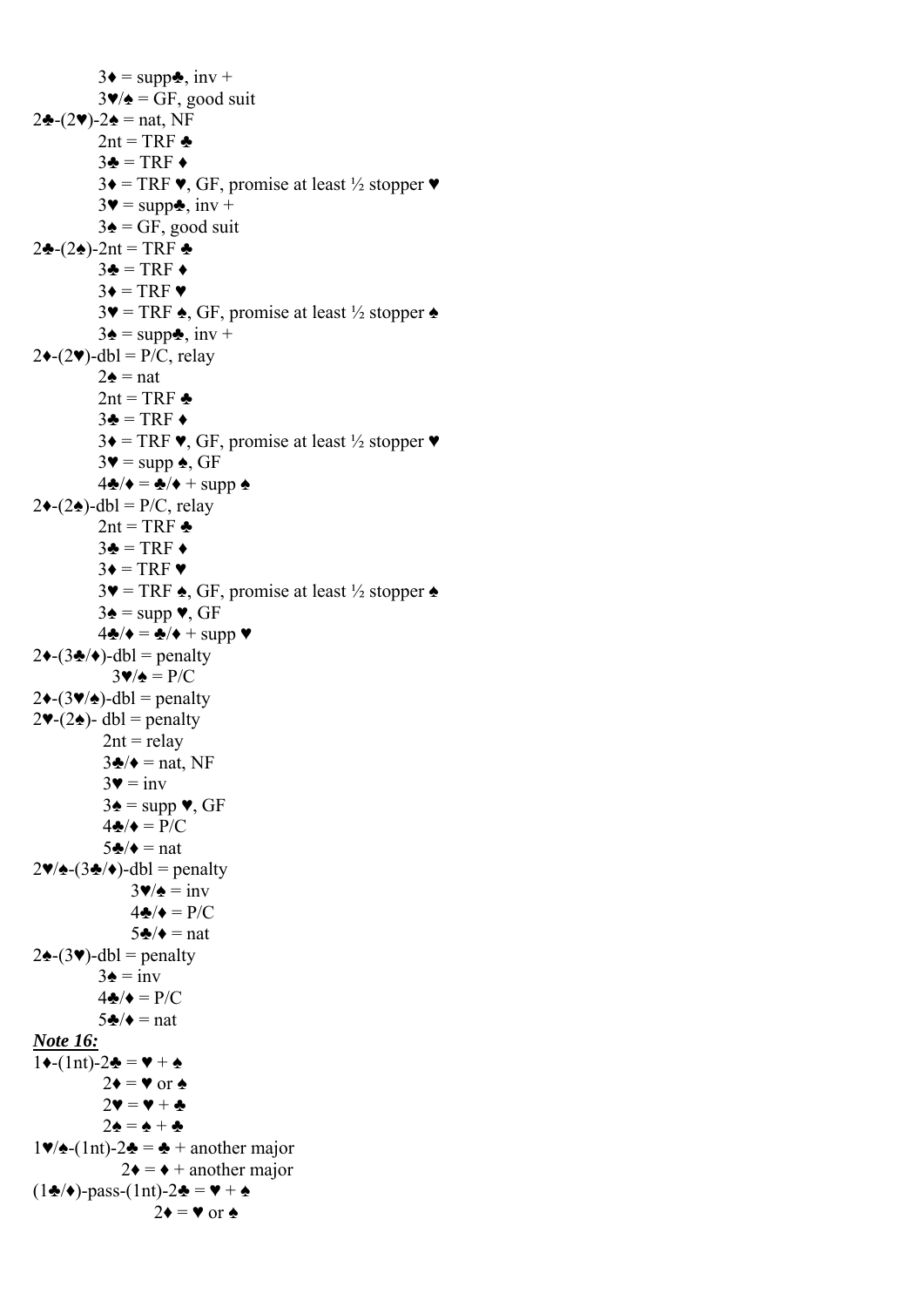$2\mathbf{v} = \mathbf{v} +$  another minor  $2\spadesuit$  =  $\spadesuit$  + another minor  $(1\blacktriangleright/\blacktriangle)$ -pass- $(1nt)$ -2 $\blacktriangle$  =  $\blacktriangle$  + another major  $2\blacklozenge = \blacklozenge$  + another major  $(1\clubsuit)$ -1 $\bullet$ -(1nt)-2 $\spadesuit$  =  $\blacktriangledown$  +  $\spadesuit$  $(1\clubsuit)$ -1♥-(1nt)-2♣ = ♣ + ♠  $2\blacklozenge = \blacklozenge + \blacklozenge$  $(1\clubsuit)$ -1♠-(1nt)-2♣ = ♣ + ♥  $2\bullet = \bullet + \bullet$  $(1\bullet)-1\blacktriangleright(1\text{nt})-2\clubsuit=\clubsuit+\spadesuit$  (1♦)- 1♠-(1nt)-2♣ = ♣ + ♥ *Note 17:*  $vs1\clubsuit$  = Polish we play: LAMBDA!  $Dbl = 8-15$  HCP,  $5+\text{Vor}$  $2\clubsuit$  = relay(12+HCP), another bid = P/C  $1\blacklozenge = 8-15, 5+\blacklozenge$  or  $4+\blacktriangleright 4+\blacklozenge$  (but no 55)  $1nt =$  relay (12+HCP), another bid = P/C  $1 \blacktriangledown = 8 - 15,$   $\blacktriangleright \blacktriangledown$  or  $\blacklozenge \blacktriangle$ 1nt = relay (12+HCP), another bid =  $P/C$  $1\spadesuit = 8-15, \spadesuit \spadesuit$  or  $\clubsuit \spadesuit$ 1nt = relay (12+HCP), another bid =  $P/C$ 1nt = 8-15,  $\clubsuit \leftrightarrow$  or 5+ $\blacktriangledown$ 5+ $\spadesuit$  $2nt =$ relay (14+(13)HCP), another bid = P/C  $2\clubsuit = 10-15.5+\clubsuit$  $2\blacklozenge/\blacktriangledown/\blacktriangle = 5-11.6+\blacklozenge/\blacktriangledown/\blacktriangle$  $2\Psi/\phi$ /nt = relay about shortness 2nt =  $12-16,5+\div 5+\div$  $3\blacktriangledown$ = GF  $\clubsuit$ .3 $\blacktriangle$ = GF $\blacktriangleright$ 

#### *Note 18:*

#### **Special agreements**

1)After relays bidding  $4\bullet =$  is always game-stopper, if the shape description is completed (exclusion: if a 6-card suit with no shortness is showed we consider it as a full showed shape) 2) In competitive bidding a direct bid is weaker then pass then a bid sequence

3) Void responses on Key Card relay:

 $5$ nt = 2 key cards with no trump queen + void

- $6\clubsuit$  = 2 key cards with trump queen + void
- $6\bullet$  = 3 key cards + void

 4) After natural 2NT overcall if the opponent's suit is unknown we play Reversed Stayman. If the opponent's suit is known Stayman bid is transfer to opponent's suit

5) After semiforcing NT from passed hand

```
1-1NT
```
- 2♣ 2♦(10-12 relay)
- $2**v** = 54 min$
- $2\bullet = 3514$  or 2524 max
- $2nt = 5332$  max
- $3\clubsuit = 55 \text{ min}$
- 1♠ 1NT
- 2♣ 2♦(10-12 relay)
- $2\Psi = 5314$  или 5224 max
- $2\spadesuit$  = 54 min
- $2nt = 5332$  max

```
3\clubsuit = 55 \text{ min}
```
6)  $1$ SUIT –  $(1NT)$  – (double then 2SUIT from is NF from the responder)

1SUIT – (double) – (redouble then 2SUIT from is NF from the responder)